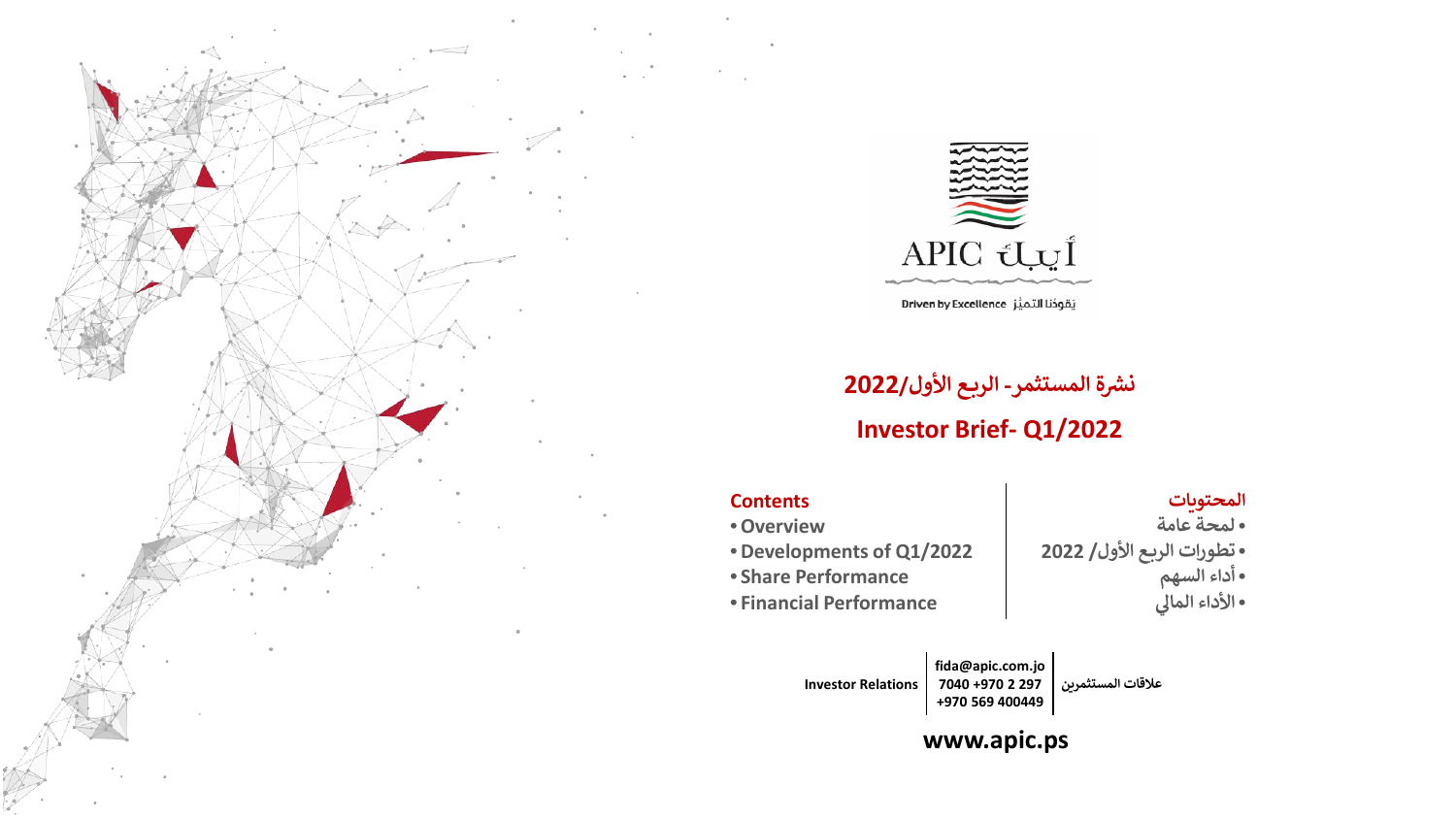#### **لمحة عامة Overview**

**2**

- Public shareholding company listed on Palestine Exchange (PEX:APIC).
- Authorized capital: \$125 million.
- Paid-in capital: \$105 million as at 31/3/2022.
- Over 2,600 employees in Palestine, Jordan, Saudi Arabia, the United Arab Emirates, Iraq and Turkey through its group of subsidiaries.

**الشركات التابعة لأيبك Subsidiaries of APIC**

- شركة مساھمة عامة مدرجة في بورصة فلسطین (APIC:PEX(.
	- رأس المال المصرح به: 125 ملیون دولار أمريكي.
- رأس المال المدفوع: 105 ملیون دولار أمريكي كما بتاريخ .2022/03/31
- أكثر من 2,600 موظف/ة في فلسطین، والأردن، والسعودية، والإمارات العربیة المتحدة، والعراق، وتركیا في شركات المجموعة.

### **إجمالي الايرادات (ملیون دولار أمريكي) Total Revenues (USD millions)**

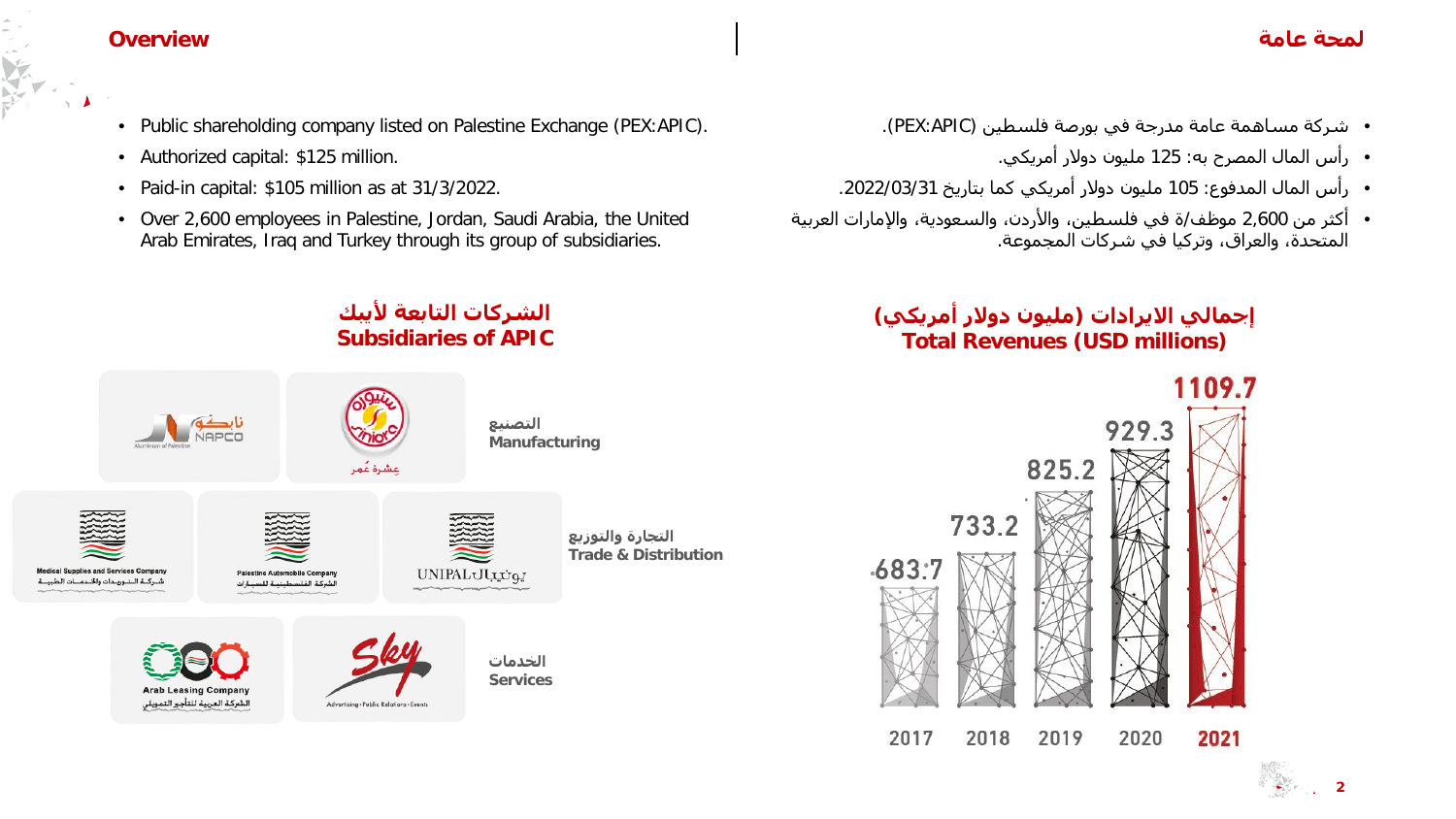- APIC achieved net profits after tax of USD 11.14 million in the first quarter of 2022, a growth of 34% year on year, while net profits attributed to APIC shareholders amounted to USD 9.92 million, a growth of 38.44% year on year.
- APIC subsidiary Unipal General Trading Company has acquired the exclusive distribution rights in Palestine for the Mars chocolate range of products, which include Snickers, Mars, Twix, Bounty, Galaxy, M&Ms and Maltesers. A new 700-pallet chilled cold room was built to expand the company's warehouse capacity, bringing it up to around 10,000 pallets. This latest acquisition further enriches Unipal's portfolio with additional premium quality brands and will contribute significantly to strengthening the company's position in the Palestinian market.
- APIC subsidiary Palestine Automobile Company (PAC) launched in the Palestinian market the Hyundai Tucson Hybrid, an eco-friendly vehicle that is equipped with top-of-the-line technologies.
- حققت أيبك صافي أرباح بعد الضريبة بقیمة 11.14 ملیون دولار أمريكي في الربع الأول 2022 بارتفاع بلغت نسبته 34% على أساس سنوي، وقد بلغت حصة مساھمي أيبك من ھذه الأرباح 9.92 ملیون دولار أمريكي بارتفاع بلغت نسبته 38.44% على أساس سنوي.
- حصلت شركة يونیبال للتجارة العامة التابعة لأيبك على حقوق التوزيع الحصرية في فلسطین لمجموعة منتجات شوكولاتة Mars والتي .Snickers, Mars, Twix, Bounty, Galaxy, M&Ms, Maltesers تشمل وقد تم توسیع مركز التوزيع الرئیسي للشركة من خلال بناء غرفة تبريد جديدة بسعة 700 لوح تحمیل، لتصل سعة المركز الكلیة إلى حوالي 10,000 لوح تحمیل. وسیثري ھذا الاستحواذ محفظة يونیبال بعلامات تجارية إضافیة عالیة الجودة ويساھم بشكل كبیر في تعزيز مكانة الشركة في السوق الفلسطینیة.
	- أطلقت الشركة الفلسطینیة للسیارات التابعة لأيبك في السوق الفلسطینیة سیارة Hybrid Tucson Hyundai، وھي سیارة صديقة للبیئة ومجھزة بأحدث التقنیات.

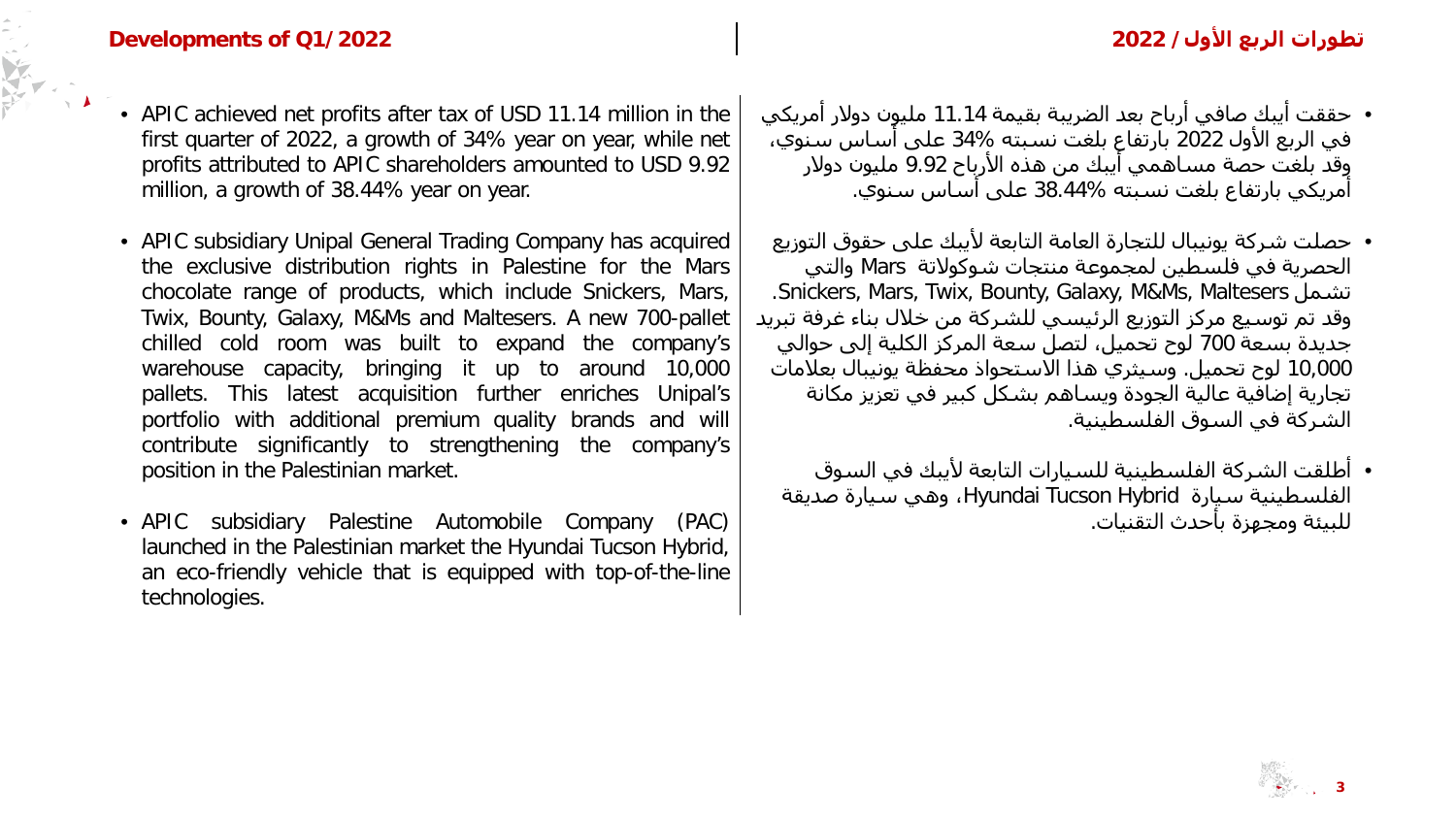#### **أداء السھم Performance Share**

V

 $\sqrt{4}$ 

| Open (January 2)               | \$3.30        | الافتتاح (2 كانون الثاني)                         |
|--------------------------------|---------------|---------------------------------------------------|
| Close (March 30)               | \$3.58        | الإغلاق (30 آذار)                                 |
| High                           | \$3.62        | أعلي سعر                                          |
| Low                            | \$3.20        | أدني سعر                                          |
| <b>Trading Volume (shares)</b> | 10,427,496    | عدد الأسهم المتداولة                              |
| <b>Trading Value</b>           | \$35,229,518  | قيمة الأسهم المتداولة                             |
| Market Cap as at 31/03/2022    | \$375,900,000 | القيمة السوقية كما في 3022/03/31                  |
| Trailing P/E (2021)            | 11.2x         | مكرر الربحية ( وفقاً لعائد السهم 2021)            |
| Forward P/E (2022)             | 9.5x          | َ مكرر الربحية (وفقاً لعائد السـهم المتوقع 2022 ː |